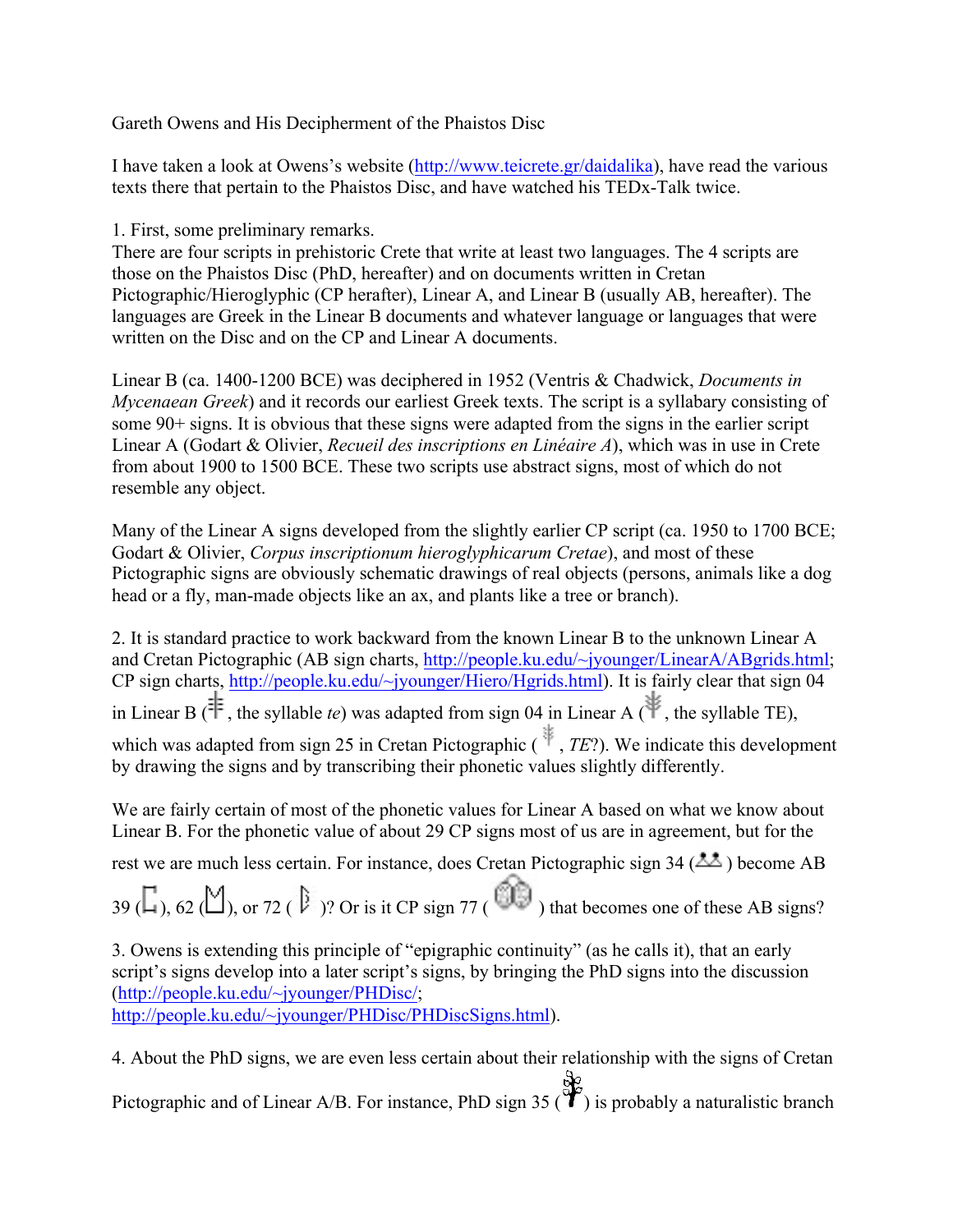that becomes the more abstract CP sign 25 ( $\ast$ ) and the still more abstract AB sign 04 ( $\ast$ , $\ast$ ). If so, we could transcribe Phaistos Disc sign 35 ( $\overrightarrow{Y}$ ) as **TE**.

5. For 8 more signs, most of us are more or less comfortable about giving them hypothetical phonetic values (I say "hypothetical" because the line of development from the Phaistos Disc to Linear B is not clear by any means). For the following 8 signs, I therefore might accept the Owens's phonetic values in column 4 for the PhD sign in column 1, "for the sake of advancing the argument."

| PhD sign                          | CP sign          | AB sign                                                       | Owens:                                                            |  |
|-----------------------------------|------------------|---------------------------------------------------------------|-------------------------------------------------------------------|--|
|                                   |                  |                                                               | acceptable ID                                                     |  |
| <b>PhD 08</b>                     | CP 09            | $AB$ 28 $T$                                                   | AB 52 $\frac{\mu}{\sqrt{2}}$ NO (a<br>reasonable<br>development)  |  |
| PhD 12 $\ddot{\ddot{\mathbf{w}}}$ | $CP$ 47 $Q$ ?    | $AB$ 77 $\bigoplus$ KA<br>$\frac{\text{or}}{28}$<br><b>OE</b> | AB 78<br><b>QE</b>                                                |  |
|                                   |                  |                                                               |                                                                   |  |
| PhD 14 $\Box$                     | $CP$ 34          | AB 59 $\Delta$ TA                                             | $59 \overline{\phantom{0}}\phantom{00} \overline{\phantom{0}}$ TA |  |
| PhD 15 $25$                       | CP <sub>43</sub> | <b>B</b> 12<br><b>SO</b>                                      | B 12<br>S <sub>O</sub>                                            |  |
| <b>PhD 19</b>                     | <b>CP 27</b>     | AB 01<br>DA                                                   | AB 01<br>DA                                                       |  |
| PhD <sub>23</sub>                 | CP 62            | <b>AB06</b><br><b>NA</b>                                      | AB 06<br><b>NA</b>                                                |  |
| PhD 34 $\omega$                   | CP <sub>21</sub> | AB39L<br>PI                                                   | AB 39<br>PI                                                       |  |
| PhD 35                            | CP 25            | AB 04 $\mathbb{F}$ TE                                         | AB 04 $\textcolor{red}{\mathsf{\bar{F}}}$ TE                      |  |

According to the chart Owens showed in his TEDx-Talk (and reproduced on http://disk.aboutcrete.eu/), in the 8 cases above, he adopts values that have been more or less accepted for some time. In the first case, the identification of AB NO for PhD 08, the shape of the AB sign could indeed have developed from a naturalistic glove with fingers (and a thumb in the CP sign); I would accept that identification for the sake of argument.

Owens's large chart shows drawings of the two faces of the Phaistos Disc and, in red, the phonetic values he assigns to the signs. On the website, move your mouse over each sign-group to see the phonetic values assigned. The following identifications strike me as acceptable, at least on grounds of shape alone (again, for the sake of argument):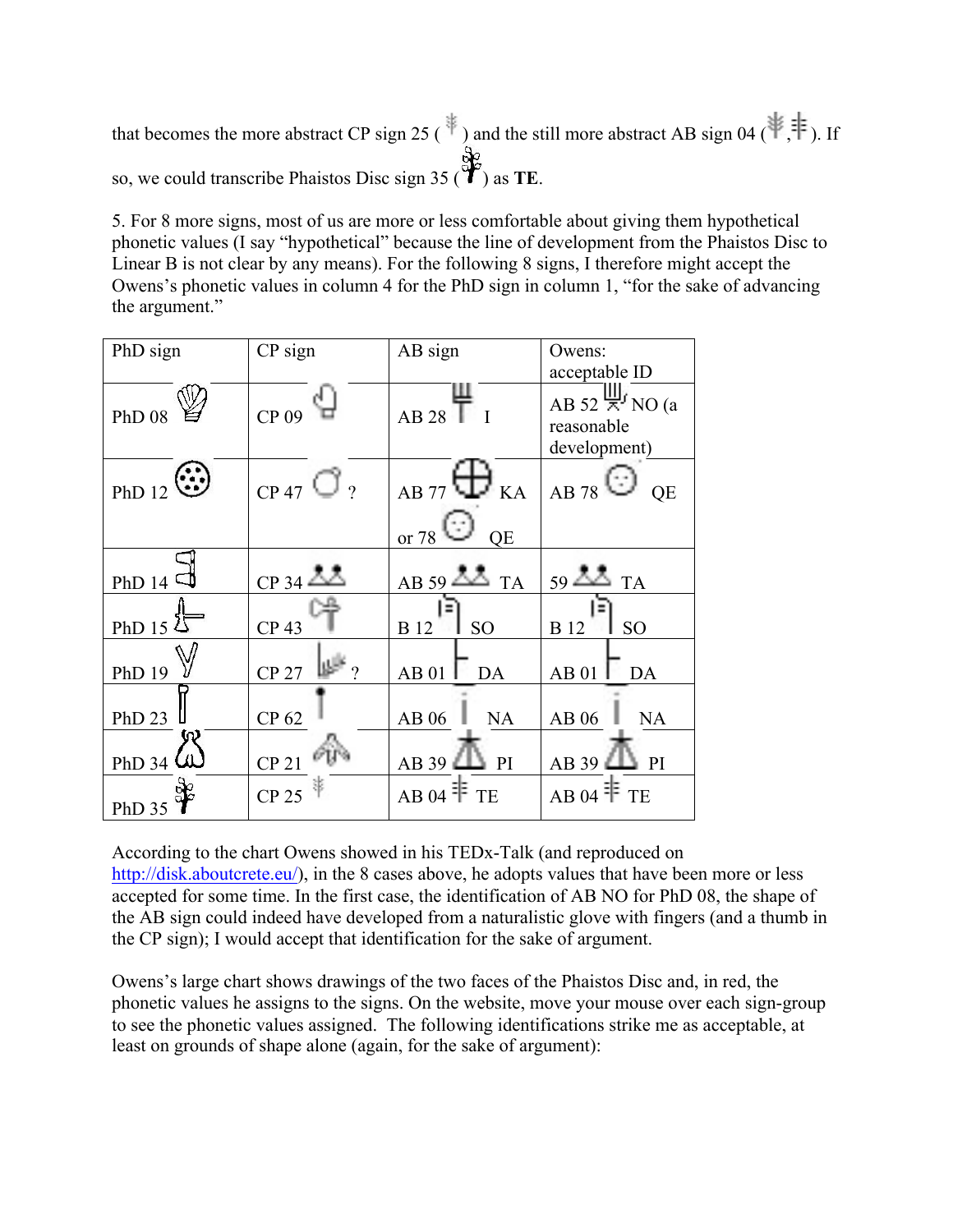| <b>PhD 08</b>     | AB $52\frac{\text{GeV}}{\text{N}}$ NO (fingers from<br>PhD 08 and a thumb from its<br>presumed CP counterpart).                                                                                                                                        |
|-------------------|--------------------------------------------------------------------------------------------------------------------------------------------------------------------------------------------------------------------------------------------------------|
| PhD 24            | AB 38 <sup>F</sup> E, on shape                                                                                                                                                                                                                         |
| PhD 29            | AB 85 $\triangleright$ AU, assuming PhD<br>29 is a pig head and not a cat<br>head, as Godart has called it.                                                                                                                                            |
| PhD <sub>30</sub> | $\overline{Q}I$ (the AB sign is<br>AB 21<br>also the logogram for sheep,<br>OVIS)                                                                                                                                                                      |
| $PhD$ 31          | AB 81 DIKU, long assumed<br>to be like a bird in flight.                                                                                                                                                                                               |
| PhD 32 $\bar{z}$  | AB $60ERA$ (in CP instances<br>of $\mathbb{N}$ $\mathbb{V}$ $\mathbb{V}$ $\mathbf{\Psi}$ $\mathbf{\Psi}$ <sub>, with a</sub><br>assumed phonetic value of A-<br>SA-SA-RA-NE, the fourth<br>sign often appears not like a<br>hand but like a bird body. |
| PhD 36            | $AB$ 30 $\overline{)$ NI                                                                                                                                                                                                                               |
| <b>PhD 39</b>     | $AB 27$ <sup>Y</sup> RE                                                                                                                                                                                                                                |
| <b>PhD 40</b>     | AB 69 $\Psi$ TU; the AB sign is<br>usually thought to have<br>derived from an ivy leaf, but a<br>"bull's hindquarters" (as<br>Godart identifies it), with tail                                                                                         |
|                   | is also possible.                                                                                                                                                                                                                                      |

To accept the rest of Owens's identifications, however, I would need to read his arguments.

Finally, comparing Owens's word-groups as rendered phonetically, and, ignoring the prefix I-QE-, there is only one exact match with a Linear A word (PhD I-QE-SI-DA-TE with Linear A SI-DA-TE, a heading on ARKH 2.1) and one approximate match (PhD I-QE-PA-JE-RJU, PA-JE-RE-SA and SO-TI-PA-JE-RJU with Linear A PA-JA-RE, a name that occurs on 4 documents). Otherwise there are very few matches in the beginnings or endings of Owens PhD words with those of Linear A words.

6. Thus far, I can follow Owens. For the remainder of his thought process (sections 7-12, below) I cannot; it relies on too many assertions and, eventually, on very thin links.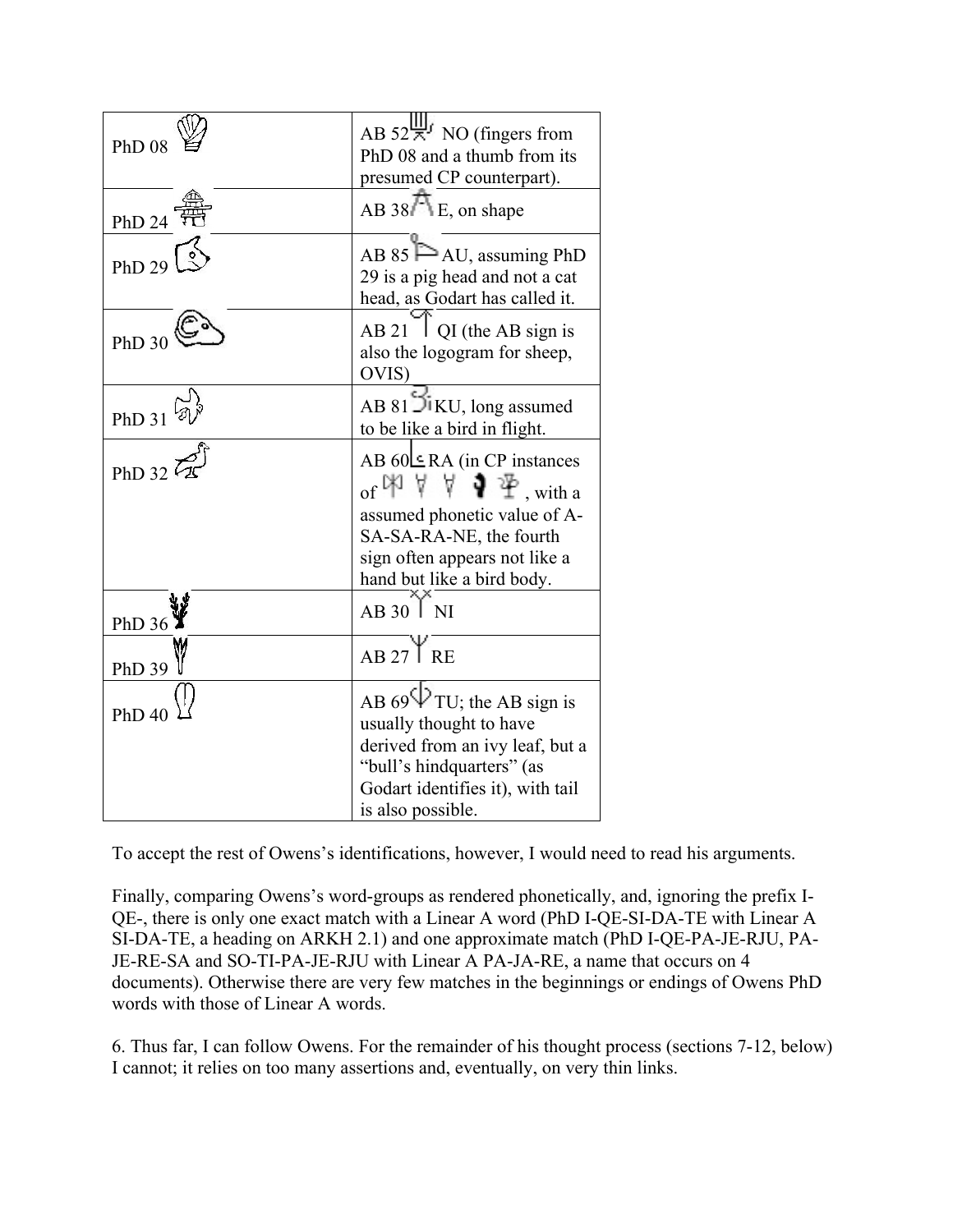7. Having given phonetic values to about 90% of the signs (as he says in his TEDx-Talk), he then proceeds to "transliterate" the sign-groups (words). He lays special emphasis on two words and a string of words.

8. The string of words is sign-groups BXVII-BXXIII, which he transcribes and compares to words in the "Libation Formula" (a fixed sequence of 8 words that appear on objects, many of which are dedications at peak sanctuaries). The "Formula" has been much discussed; here is a short presentation: http://people.ku.edu/~jyounger/LinearA/#12.

In the chart below, Owens gives a sequence of 7 words (and his transliteration) which he compares to 4 words in the Libation Formula (words 1, 2 [placename for Dikte, perhaps], and words 6 & 7).

| BXVII-<br><b>BXXIII</b> | $\mathbb{R}^{\mathbb{Z}}$<br>X | $\Im$ $\mathcal{U}$<br>♔ | YI.<br>$\mathcal{S}$ | $\mathcal{O}$ | $\mathcal{L}$<br>ハー<br>♔ | ₩⊌           | ≫\$⊱       |
|-------------------------|--------------------------------|--------------------------|----------------------|---------------|--------------------------|--------------|------------|
| Owens                   | $i$ <sup>*301</sup> -          | au-ni-ti-                | au-no-               | au-di-ti      | $*?$ -au-ni-             | wa-pi-na-    | $t$ i-rju- |
| transcription           | wa-je                          | no                       | pa                   |               | ti-no                    | dwa          | te         |
| Libation                | $i$ <sup>*301</sup> -          |                          |                      | ja-di-ki-tu   |                          | $1-p1-na-ma$ | si-ru-te   |
| Formula                 | wa-1a                          |                          |                      |               |                          |              |            |

In the chart above, I have put in bold those signs that I have already indicated as acceptable transliterations (above), for the sake of argument.

Owens's identification would rely on AB values assigned to 8-9 more PhD signs:

| PhD $02$                              | AB 28 T I                         |
|---------------------------------------|-----------------------------------|
| PhD 09 $\not\!\!\perp$                | A 301 $\frac{\times 301}{801}$    |
| PhD 27 $\sim$                         | $AB 54$ $\overline{\parallel}$ WA |
| $PhD$ 01                              | $AB 46$ $\uparrow$ JE             |
| $\frac{\text{PhD }13}{\text{bhD }13}$ | $AB$ 03 $\pm$ PA                  |
| PhD 45                                | $AB 07$ DI                        |
| PhD 22 $\mathbb{Z}$                   | ??                                |
| PhD $25$                              | <b>AB</b> ? DWA                   |
| PhD 18                                | AB 26 T RU                        |

Without special argument, I don't see how the PhD sign in the first column develops into the AB sign in the second column. Perhaps the three strokes at the top of AB 28 (I) refer to the spikey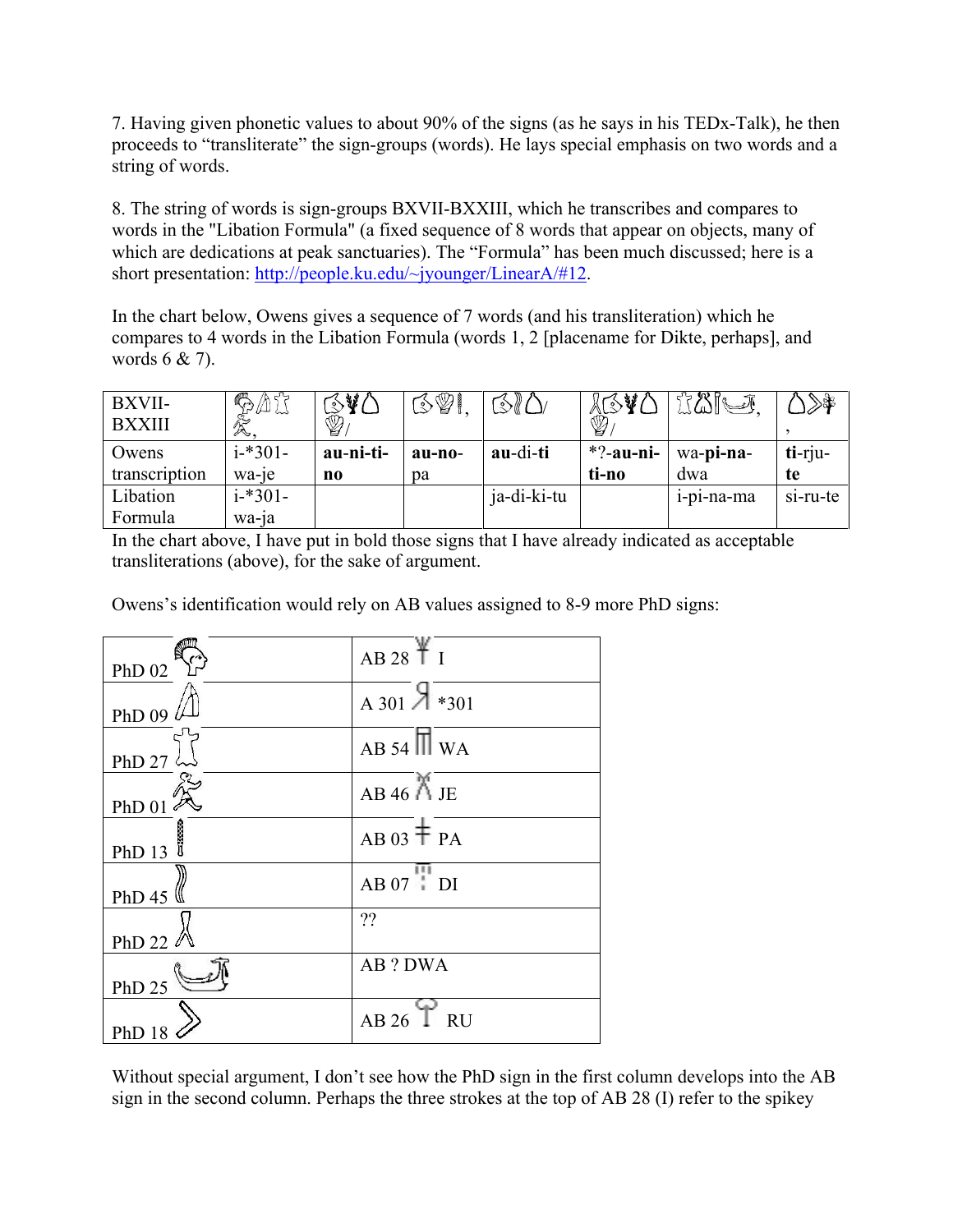hairstyle of PhD 02 (Owens's "Punk" sign), perhaps A301 (phonetic value unknown) emphasizes the handle of the "plow" sign PhD 09, perhaps AB 54 is an exaggerated upside down version of the "hide" sign PhD 27, perhaps AB 46 emphasizes the arms of the walking man PhD 01 but loses his head, and perhaps the two cross-bars on AB 03 refer to the dots on the "rasp" sign PhD 13.

But the last three identifications (ignoring the non-identification for PhD 22 [why is that not an upside down AB 31  $\mathbb{M}$  SA?) elude me.

If one does not accept Owens's phonetic values for the signs above, the resemblance to words in the Libation Formula falls apart (let alone the PhD sequence's resemblance to the Libation Formula's sequence which it follows, according to Owens, only for the first word and last two).

9. Owens also focuses on two PhD words. One word is  $\mathbf{U} \mathbf{V} \mathbf{V}$  NA-DA-TE (side A, wordgroup XXVII, an acceptable transliteration), He identifies this word as a "*nomen agentis*," that is as having the ending -της (in Greek; as in English "athlete," a person who does "athletics"). Owens interprets such an ending as Indo-European, which it might be IF "NA-DA-TE" actually meant in the Minoan language "a person who did NA-DA things." But this is impossible to prove.

10. The second word is  $\sum_{n=1}^{\infty}$ . In his publication, "The Phaistos Disk: The Enigma of the Minoan Script," available on his Daidalika website

(http://www.teicrete.gr/daidalika/documents/phaistos\_disk/enigma.pdf), Owens gives PhD 02

the phonetic value of A according to its "statistical frequency" (as he says in his TEDx-Talk); that is, the sign is always initial as is Linear A's double ax sign  $08$  , which has the

phonetic value A. Owens then phoneticizes  $\sum_{n=1}^{\infty}$  as A-QE (the "cookie"-like second sign is acceptably the prototype for AB 78  $\odot$  OE). In its appearance in signgroup AXIX,

 $\mathcal{V}$ , Owens transliterates the word as A-QE-KU- $\mathcal{V}$  and reinterprets the phonetic value of the first 2 or 3 syllables as A-KWE, which he then relates to Indo-European *akka*, a word for "mother."

11. In his TEDx-Talk, Owens re-interprets the phonetic value of  $\mathcal{L}^{\bullet}$  as I (with the help of John Coleman, Professor of Phonetics at Oxford), thus now producing I-QE-KU, which again he reinterprets as I-KWE, a sound sequence that he still relates to *akka*, "mother." Apparently, it